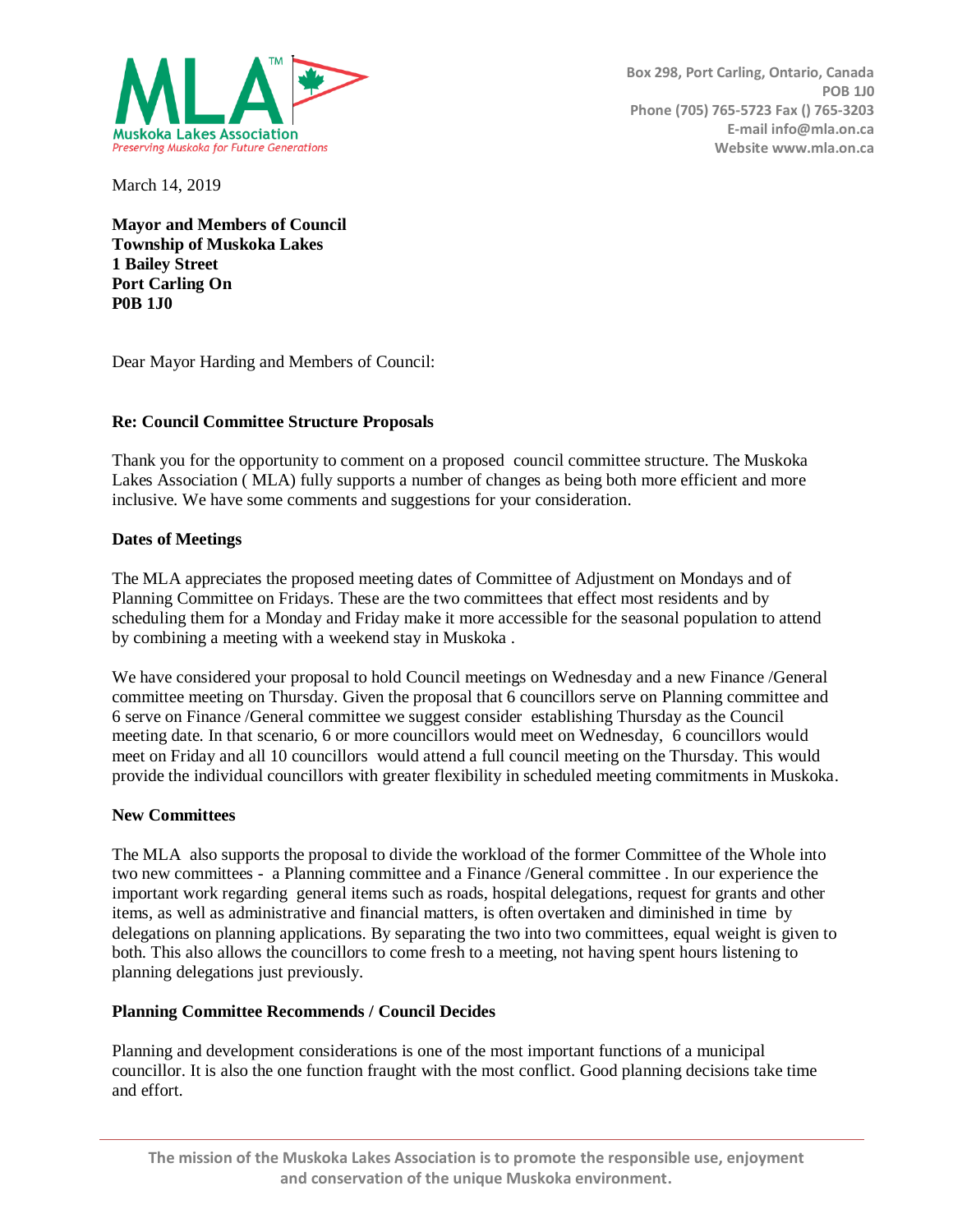The proposed structure assigns the Statutory Public Meeting required by the Planning Act to the Planning committee. It then becomes the role of this committee to hear and consider all comments and information provided. The MLA supports this proposal. It is both more efficient and places the appropriate weight of consideration on planning applications

There are three constituents in every planning decision - the developer/applicant, the council, and the residents. Councillors are elected to represent all their constituents – developer and resident – and to make good decisions. Listening and good decision making takes time .

According to the planning department, the Township of Muskoka Lakes (TML) councillors consider a range of 48 to 69 zoning by-law amendment applications every year and one official plan amendment. In my experience, 90% of these applications are relatively straight forward but 10% are difficult. Sometimes Council defers the decision to allow for the applicant and residents to reflect on the information heard at the meeting and address issues raised. By establishing Planning committee as the recommendation body and Council as the decision making body, there is time – 30 days **for a sober second thought**. There is also time for the applicant to propose some changes which make the application more favourable to the residents and potentially provide a better solution/development. In 90% of the applications, recommendations made by Planning committee are decided by Council with no changes. But it is the more difficult 10% that most benefit from a 30 day reflection and sober second thought. We agree with the proposal that Planning committee recommends, but the full Council decides.

While the preparation of two reports rather than one would require more staff input that input could be efficiently reduced by the appending the original staff report to Planning committee ( as is done now with deferred applications) to Council . The only new information then would be a compilation of the public comments and any changes to the application as proposed by the applicant.

### **Planning Committee Composition**

As stated previously every township councillor is elected to represent t their constituents. On matters of importance, each constituent whether resident or developer, expects their elected official to represent them publically. By establishing a Planning committee of only 6 of the 10 councillors there is a risk that public perception of the individual councillor not representing its constituents can be lost to the detriment of both the resident and the reputation of the councillor. After all, in the public eyes the politicians were elected to represent all of us, all the time, not just some of the time.

We understand the desire to make committees more efficient and to show publicly that TML council is efficient and effective**.** 

### **With some reluctance, the MLA supports a smaller Planning committee of 6 out of 10 council members, with two caveats.**

Caveat #1 It is essential that all councillors whether on the committee or not, be permitted to sit at the committee table and participate fully in the discussion, by making statements, giving opinions and asking questions of staff, the applicant and residents. Otherwise it is political suicide to restrict elected politicians from fulfilling their mandate.

Caveat #2 We understand that the revised structure is to be **reviewed again in 6 months time**. In 6 months, the new councillors will have a better appreciation of their workload and the constituents expectations. In 6 month time, a new CAO will be in office who may have additional suggestions regarding the efficient running of the township organization And in 6 months time, staff will have the opportunity to try the new system and work out some of the unintended consequences.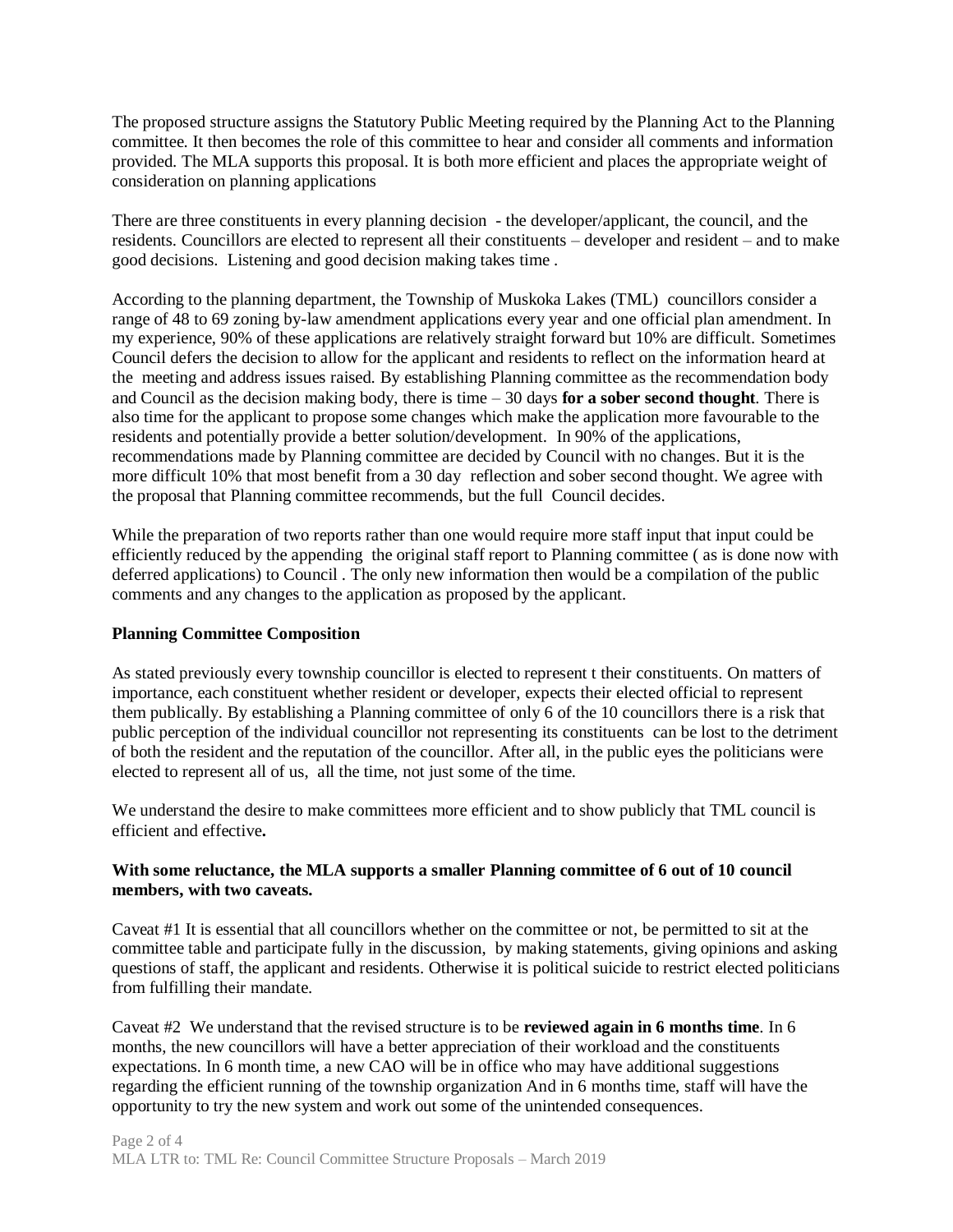# **Committee of Adjustment**

Committee of Adjustment has a heavy workload. Last year the committee considered 73 consent applications and 81 minor variance applications. By definition and Planning Act statue, these applications are minor with little or no impact or consequences. Consent approval and minor variances do not set a precedence for other applications. Both applications can have limited time periods for fulfillment generally  $1 - 3$  years Both applications can and usually do have a number of specific conditions applied., and with unfulfilled conditions they are become and void..

In TML the Committee of Adjustment is composed of lay appointees and one elected official. In many jurisdictions only lay appointees comprise the Committee. This does not mean that they do not have an important job. Consideration of the application is important and the imposing of conditions is important. Both applications require Notice to adjacent owners and there is a duty to hear the concerns of those neighbours.

The MLA does not see any merit in delegating approval of consents or variances to staff. To fulfill the appropriate role of planning decisions, approval of consent applications or variances should be publicly debated preferably by the Committee of Adjustmenrt. If length of meetings and timing is an issue, there are means of reducing the time spent by only discussing the more complicated applications or where there is community interest and approving the simpler applications as recommended by staff without discussion when there is no conflict or request for discussion. If staff workload is an issue, delegating the committee decisions to staff does not reduce their workload. Staff still have to consider the applications , assess the impact, determine appropriate conditions in writing and by Planning Act statue render written decisions addressing how the application meets the 4 tests of the Planning Act.

In conclusion, the MLA does not support delegation to staff of planning applications including consent approval and variances. As has been the experience of the District of Muskoka with the deferral to staff of approval of condominium and subdivision applications, the TML council may find itself at the OMB ( LPAT ) unknowingly and without due consideration, based on a staff approval process

### **Delegation Notice**

The MLA and others have struggled with the need to request to be a delegate to committee or council without knowing if the item is on the agenda and/or without knowing if we have a concern. A request to be a delegate before the agenda is published is onerous. both to residents and to staff , requiring diligence and unintended staff workload by requiring staff to maintain long lists of potential delegates to be informed if and when a particular matter is scheduled to be on the agenda..

**We support the proposal that delegations can be given permission to speak upon request at the beginning of every committee and council meeting**. At the Statutory Public Meetings it is understood that the Planning Act deletes the need to request to be a delegate as all who wish to speak are granted permission in accordance with the legislation . This change in the delegation requirements notice will rectify an ongoing and onerous concern the MLA has had for many years in ensuring we are present and heard on important matters. In an effort to be efficient, we understand the recommendation that a delegation to a committee will have 5 minutes to speak and a delegation to council will have 2 minutes.